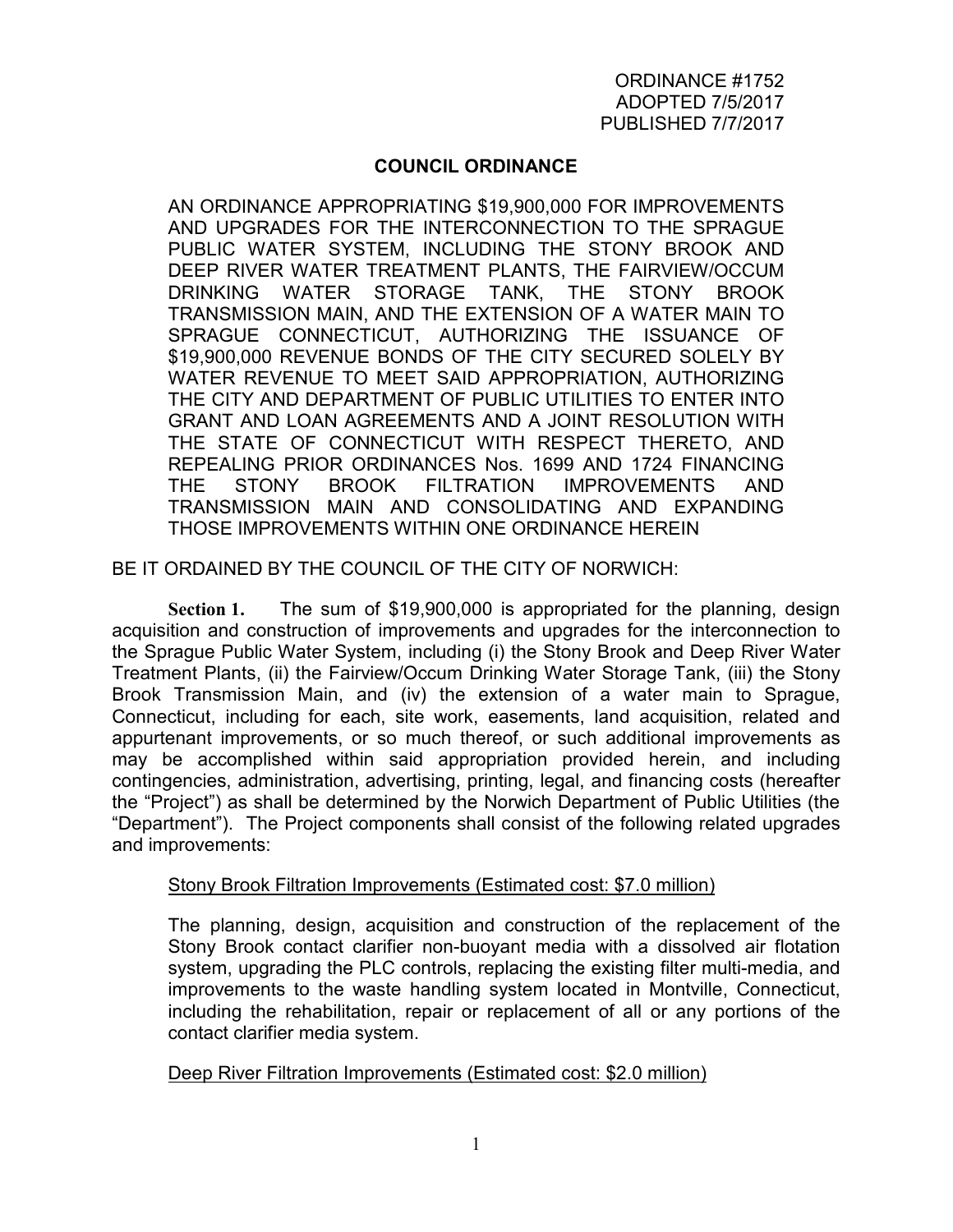The planning, design, acquisition and construction of the replacement or rehabilitation of the Deep River rapid sand filtration and automatic backwash system, and upgrading the PLC controls located in Lebanon, Connecticut, including the rehabilitation, repair or replacement of all or any portions of the filtration and backwash system and related and appurtenant improvements.

### Stony Brook Transmission Main Rehabilitation (Estimated cost: \$5.4 million)

The planning, design, acquisition and construction of the rehabilitation and or replacement of the Stony Brook transmission main located in Montville, Connecticut and Norwich, Connecticut including the rehabilitation, repair or replacement of all or any portions of the existing transmission main system.

# Fairview/Occum Water Storage Tank Aeration/Mixing System (Estimated cost: \$850,000)

The planning, design, acquisition and construction of the disinfection byproduct reduction aeration/mixing system, furnishing and installation of a chlorine analyzer, and upgrades to the SCADA system at the Fairview/Occum drinking water storage tank located in Norwich, Connecticut including the rehabilitation, repair or replacement of all or any portions of the electrical system, controls.

### Sprague Emergency Interconnection (Estimated cost: \$3.2 million)

The planning, acquisition and construction of approximately 10,000 linear feet of 12 inch water main along Rt. 97 from the end of the Norwich public water system at Canterbury Turnpike to the Sprague public water system on Main Street within the Baltic section of Sprague, including preparation of a diversion permit within the City of Norwich and Town of Sprague, Connecticut

Said appropriation shall be inclusive of state and federal grants in aid thereof. The Council finds such Project components to be related and the Department is authorized to enter into contracts, expend the appropriation and implement the Project, or any component thereof, herein authorized.

**Section 2.** The estimated useful life of the Project is not less than thirty years and Project costs are estimated not to exceed \$19,900,000. Of the total estimated Project costs, approximately \$6,177,500 is anticipated to be grant funded by or through the State of Connecticut pursuant to its Clean Water Fund Program (as hereinafter defined), and approximately \$12,267,500 is anticipated to be financed by or through the State of Connecticut pursuant to its Clean Water Fund Program, through subsidized interest loans. The Project is a general benefit to the City of Norwich and its general governmental purposes.

**Section 3.** To meet said appropriation:

(i) bonds of the City or so much thereof as shall be necessary for such purpose, shall be issued, maturing not later than the thirtieth year after their date of issue (or such longer term as may be authorized). Said bonds may be issued in one or more series as determined by the City Manager and the Comptroller –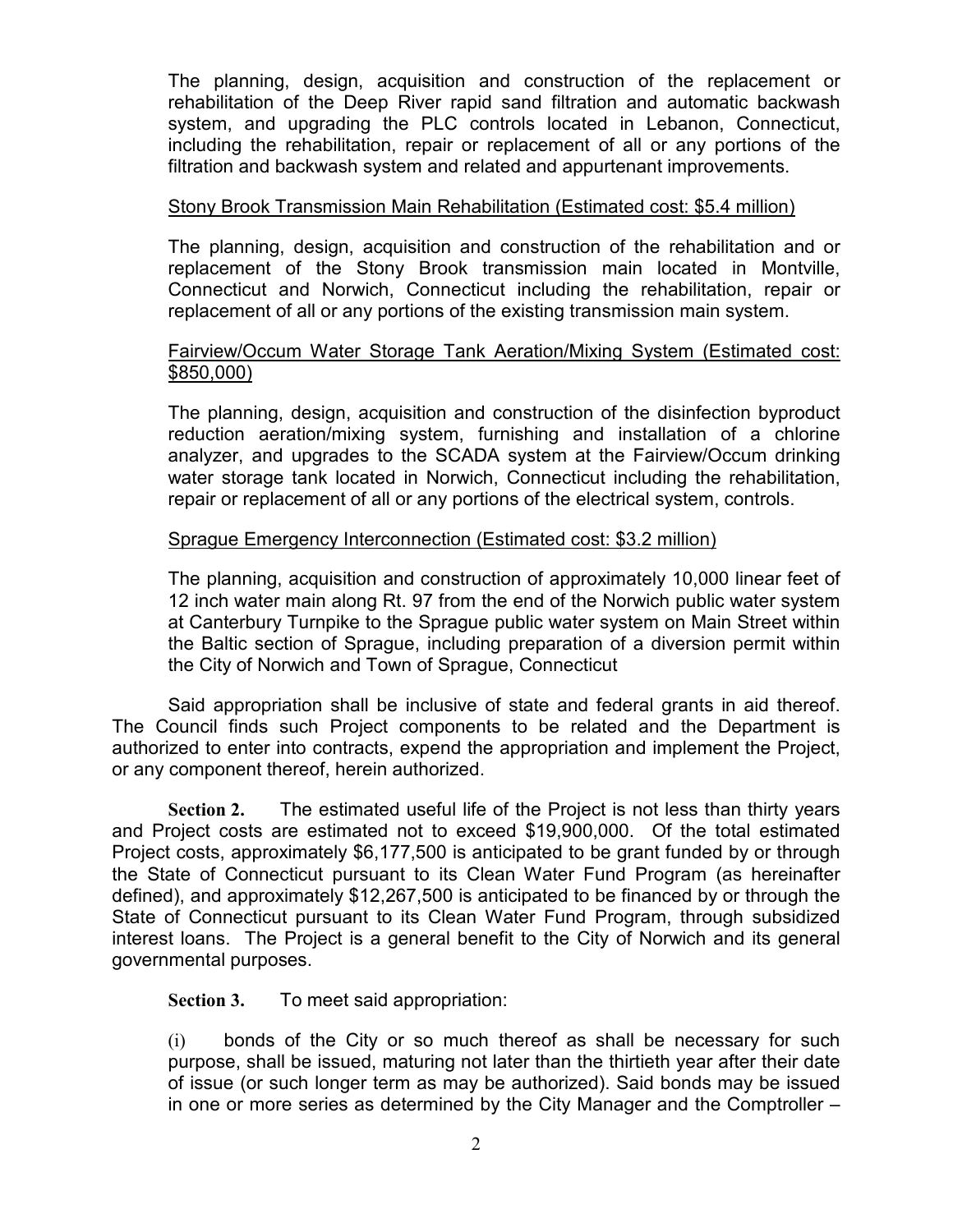acting on behalf of the City herein - and the General Manager of the Department, or any other designee appointed by the Board – acting on behalf of the Department and the Board of Public Utilities Commissioners (hereafter the "Board") herein - (collectively, the "Issuer Officials") and the amount of bonds of each series to be issued shall be fixed by a majority of the Issuer Officials in the amount necessary to meet the Issuer's share of the cost of the Project determined after considering the estimated amount of the State and Federal grants-in-aid of the Project, or the actual amount thereof if this be ascertainable, and the anticipated times of the receipt of the proceeds thereof, provided that the total amount of bonds to be issued shall not be less than an amount which will provide funds sufficient with other funds available for such purpose to pay the principal of and the interest on all temporary borrowings in anticipation of the receipt of the proceeds of said bonds outstanding at the time of the issuance thereof, and to pay for the administrative, printing and legal costs of issuing the bonds. The bonds shall be in the denomination of \$1,000 or a whole multiple thereof, or, be combined with other bonds of the Issuer and such combined issue shall be in the denomination per aggregate maturity of \$1,000 or a whole multiple thereof, be issued in bearer form or in fully registered form, be executed in the name and on behalf of the City by the facsimile or manual signatures of a majority of the Issuer Officials, bear the City seal or a facsimile thereof, be certified by a bank or trust company designated by a majority of the Issuer Officials, which bank or trust company may be designated the registrar and transfer agent, be payable at a bank or trust company designated by a majority of the Issuer Officials and be approved as to their legality by Bond Counsel. They shall bear such rate or rates of interest as shall be determined by a majority of the Issuer Officials. The issuance of such bonds in one or more series, the aggregate principal amount of bonds to be issued, the annual installments of principal, redemption provisions, if any, the date, time of issue and sale and other terms, details and particulars of such bonds shall be determined by a majority of the Issuer Officials, in accordance with the General Resolution. In the case of Parity Indebtedness as defined in the General Resolution between the City of Norwich and the Board (as hereinafter defined as the "General Resolution"), a majority of the Issuer Officials, shall also determine the revenues and property to be pledged for payment of such Parity Indebtedness; or

(ii) temporary notes of the City may be issued in one or more series pursuant to Section 7-244a of the General Statutes of Connecticut, as amended. The amount of such notes to be issued, if any, shall be determined by a majority of the Issuer Officials, and such majority is hereby authorized to determine the date, maturity, interest rate, form and other details and particulars of such notes, and to sell, execute and deliver the same; or

(iii) interim funding obligations and project loan obligations or any other obligations of the City (hereinafter "Clean Water Fund Obligations") evidencing an obligation to repay any portion of the costs of the Project determined by the State of Connecticut Department of Energy and Environmental Protection, Public Health or other department as applicable to be eligible for funding under Section 22a-475 et seq. of the Connecticut General Statutes, as the same may be amended from time to time (the "Clean Water Fund Program"). The General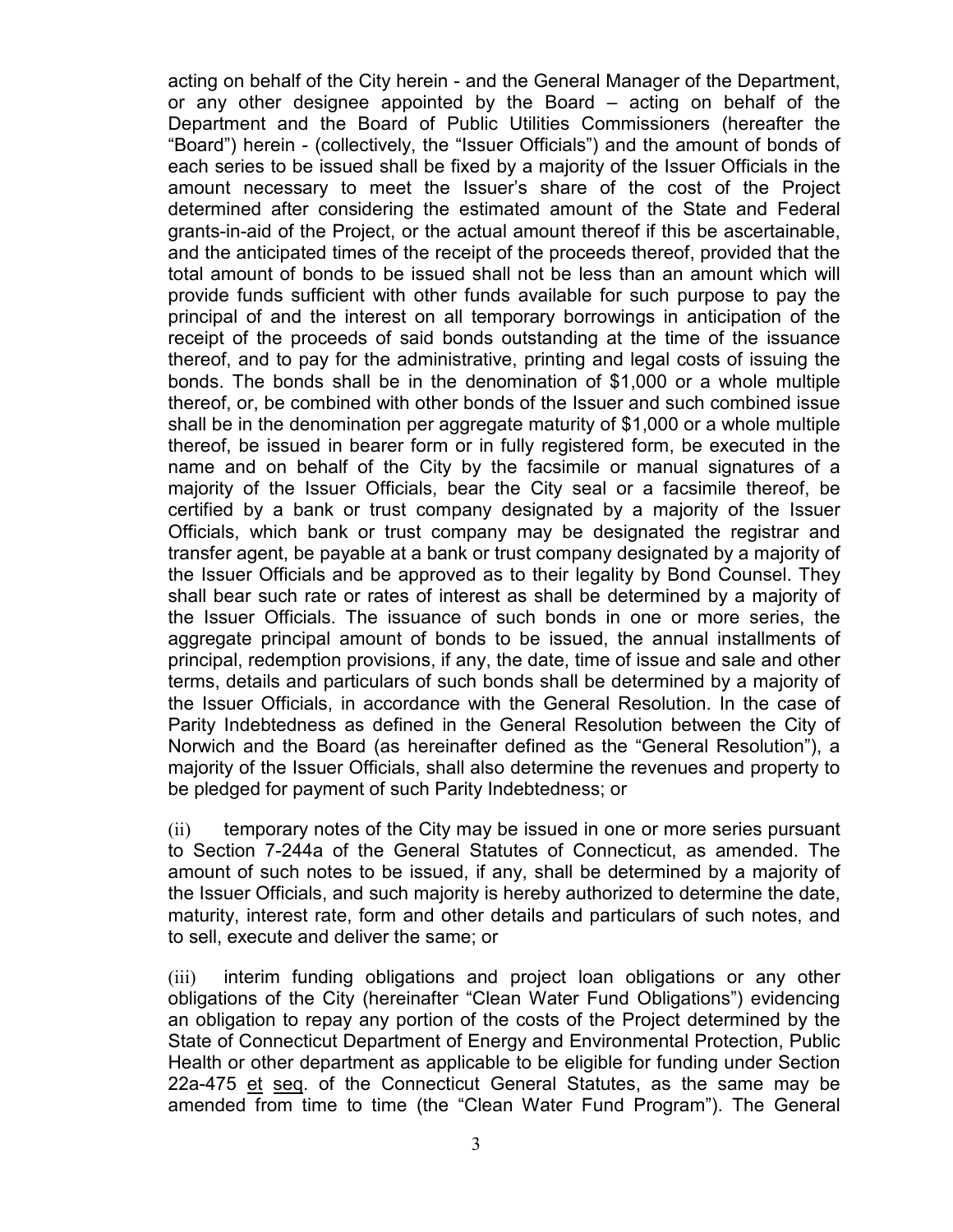Manager of the Department, or any other designee appointed by the Board, is authorized in the name and on behalf of the City and the Board to apply for and accept any and all Federal and State loans and/or grants-in-aid of the Project and is further authorized to expend said funds in accordance with the terms hereof and in connection therewith to contract in the name of the Department with engineers, contractors and others. The City may issue Clean Water Fund Obligations in one or more series and in such denominations as a majority of the Issuer Officials shall determine, provided that the total of all such Clean Water Fund Obligations, bonds and notes issued and appropriation expended pursuant to this ordinance shall not exceed \$19,900,000. A majority of the Issuer Officials are hereby authorized to determine the amount, date, maturity, interest rate, form and other details and particulars of such interim funding obligations and project loan obligations, subject to the provisions of the Clean Water Fund Program, and to execute and deliver the same. Clean Water Fund Obligations shall be secured solely from a pledge of water system revenues; or

(iv) promissory notes, bonds or other obligations made payable to the United States of America to meet any portion of the costs of the Project determined by the federal government, including acting through the Rural Utility Service of the United States Department of Agriculture ("USDA") or other federal program or agency, to be eligible for loan and/or grant monies; or

(v) any combination of bonds, temporary notes, notes, or obligations as set forth in the preceding subsections may be issued, provided that the total, aggregate principal amount thereof outstanding, and including the amount of grant funding obtained pursuant to any Project Grant and Project Loan Agreement, at any time shall not exceed \$19,900,000.

#### **Section 4.**

(i) Bonds, temporary notes, or water assessment notes, Clean Water Fund Obligations and federal obligations all as set forth in section 3 are hereafter referred to as "Bonds." The Bonds shall be water revenue bonds of the City, the payment of principal and interest on which shall be secured solely by revenues derived from the operation of the water system, including use charges, connection charges, benefit assessments or any combination thereof, investment income derived there from, or other property of the water system or revenue derived from the operation of the water system in accordance with the General Resolution. Each of the Bonds shall recite to the effect that every requirement of law relating to its issue has been duly complied with, that such Bond is within every debt and other limit prescribed by law, that such Bond does not constitute a general obligation of the City for which its full faith and credit is pledged, and that such Bond is payable solely from revenues, assessments, charges or property of the water system specifically pledged therefore.

(ii) The bonds authorized to be issued by section 3 shall be, issued and secured pursuant to the General Resolution approved by the City Council on August 7, 2000, and the Board on July 17, 2000, as amended, and as supplemented by various supplemental Resolutions adopted pursuant to the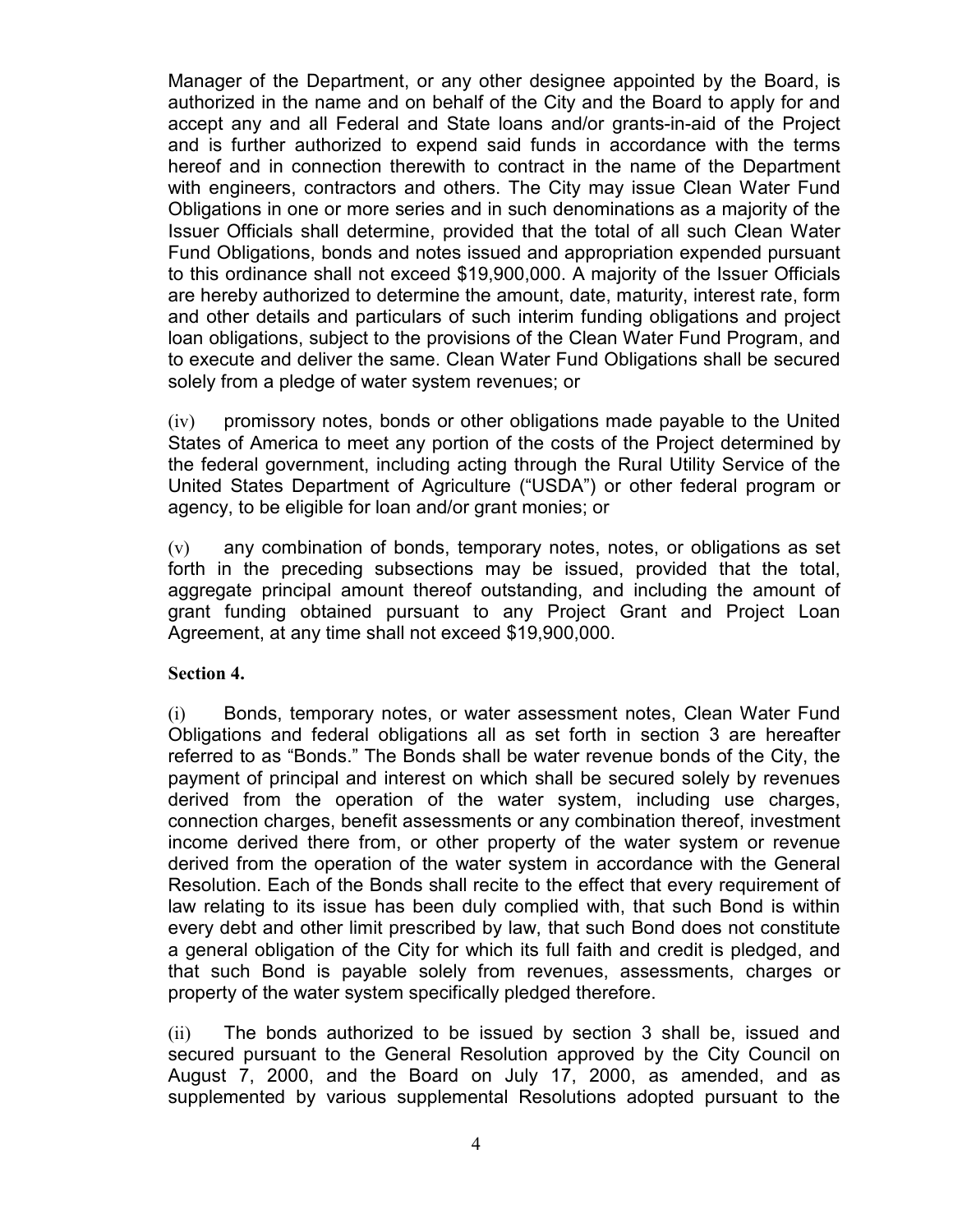General Resolution, and which is hereby ratified, confirmed and approved in its entirety, including without limitation, the rate and revenue covenants therein. The Board irrevocably agrees to comply with the provisions of the General Resolution, including Supplemental Resolutions, including but not limited to: to set, establish and collect and maintain rates and revenue as necessary to continually comply with the terms, conditions and covenants of the General Resolution. The City irrevocably agrees to comply with the provisions of the General Resolution. In order to implement the provisions of the General Resolution the City and the Board may enter into an indenture of trust with a bank and trust company which indenture may contain provisions customarily included in revenue bond financings, including provisions of a similar nature to those in the General Resolution and which are necessary, convenient or advisable in connection with the issuance of the Bonds and their marketability. A majority of the Issuer Officials are hereby authorized to execute and deliver on behalf of the City and the Board an indenture in such final form and containing such terms and conditions as they shall approve, and their signatures on any such indenture shall be conclusive evidence of their approval as authorized hereby.

(iii) A majority of the Issuer Officials on behalf of the City and the Board are authorized to agree to additional terms and to delete or change existing terms and otherwise amend the form of General Resolution in order to obtain State or federal funding, provide better security for the bonds, correct any matter, cure any ambiguity or defect or otherwise benefit the Issuer in their judgment. Such additional or different terms may include restrictions on the use of water funds or fund balance or water operations, coverage ratios, additional or changed reserve requirements, identification and pledge of revenues securing the Bonds, providing for the form of the Bonds, conditions precedent to the issuance of Bonds and additional Bonds, the establishment and maintenance of funds and the use and disposition there from, including but not limited to accounts for the payment of debt service, the payment of operating expenses, debt service reserve and other reserve accounts, providing for the issuance of subordinated indebtedness, defining an event of default and providing for the allocation of revenues in such event, credit enhancement, providing for a pledge and allocation of water revenues to pay for obligations issued by third parties, and provisions of a similar and different nature to those in the General Resolution and which are necessary, convenient or advisable in connection with the issuance of the Bonds and their marketability, and to obtain the benefits of any state or federal grant or low interest loan program, including but not limited to the Clean Water Fund and Federal Department of Agriculture Programs. A majority of the Issuer Officials are hereby authorized, in addition to the General Resolution, to execute and deliver on behalf of the Issuer and the Board an indenture of trust in such final form and containing such terms and conditions as they shall approve, and their signatures on any such indenture shall be conclusive evidence of their approval as authorized hereby.

**Section 5.** The issue of the Bonds aforesaid and of all other bonds or notes of the City heretofore authorized but not yet issued, as of the effective date of this